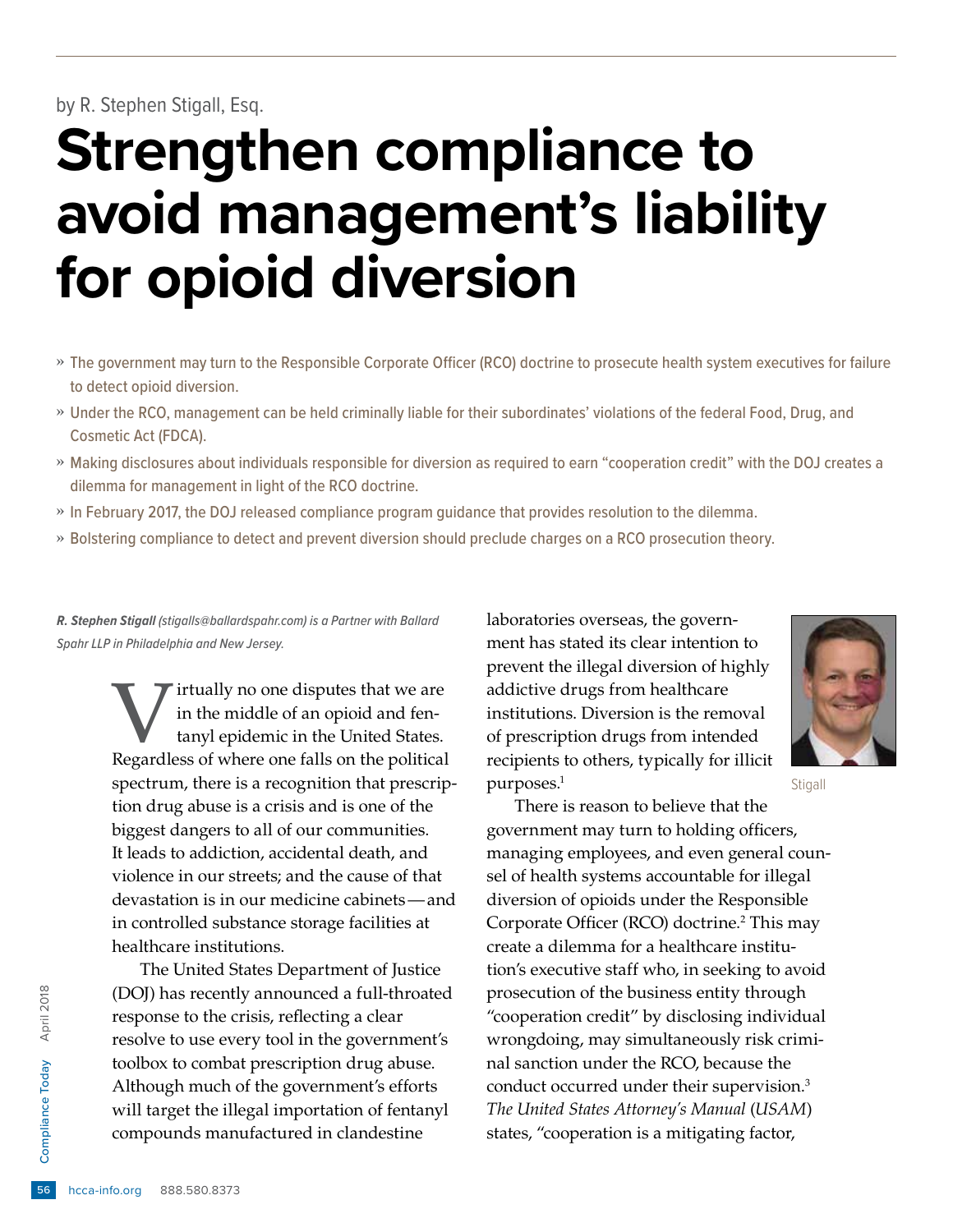by which a corporation… can gain credit in a case that otherwise is appropriate for… prosecution."4

The solution to this dilemma lies in strengthening a healthcare system's compliance program. In February 2017, the DOJ's Fraud Section issued guidance on how it evaluates compliance programs.<sup>5</sup> It would be prudent for healthcare systems to re-evaluate their programs in light of the government's commitment to fighting the opioid crisis with every weapon (and prosecution theory) available.

## The government's announced response to the opioid crisis

Since 2016, the government has ramped up its effort to combat the growing opioid epidemic. On September 21, 2016, United States Attorney General Loretta E. Lynch directed all United States Attorneys to draft a district-specific strategy aimed at addressing the opioid crisis.6 On June 6, 2017, Deputy Attorney General Rod J. Rosenstein addressed law enforcement safety when encountering fentanyl, particularly if it becomes aerosolized and is accidently inhaled.7 On October 17, 2017, Rosenstein announced enforcement action to interdict deadly fentanyl and other opioids from entering the country;8 on November 1, 2017, Attorney General Jeff Sessions announced fentanyl safety recommendations for first responders;<sup>9</sup> and on November 9, 2017, the DOJ announced the scheduling of all fentanyl and fentanylrelated analogues as controlled substances.10 Most recently, on November 29, 2017, Sessions directed each U.S. Attorney to designate an "opioid coordinator" by December 15, 2017 who will: (1) facilitate the intake of opioid and fentanyl cases; (2) convene law enforcement task forces to identify opioid cases for federal prosecution; and (3) provide legal advice and training on opioid prosecutions.<sup>11</sup>

Health systems diversion prosecutions Historically, the government has prosecuted a number of cases involving diversion of opioids from healthcare systems by a myriad of healthcare professionals. In 2014, Dignity Health agreed to pay \$1.55 million to resolve allegations that its compliance procedures and controls failed to prevent diversion of over 20,000 oxycodone tablets.12 In 2015, Massachusetts General Hospital agreed to pay \$2.3 million to resolve allegations that lax controls enabled its employees to divert approximately 16,000 oxycodone pills from automated dispensing machines.13 In 2016, Appalachian Regional Healthcare, Inc. agreed to resolve allegations that its pharmacy filled improper prescriptions written by an ER physician.14

### Provider diversions prosecutions

Consistent with the Yates Memo, the DOJ has substantially increased its prosecutions of medical personnel for opioid offenses. On November 8, 2017, the government charged a registered nurse at Abbott Northwestern Hospital, alleging that he accessed secured automated medication dispensing systems, used syringes to remove hydromorphone from vials, and subsequently injected those vials with saline solution to replace the missing hydromorphone.<sup>15</sup> If convicted, he faces four years' imprisonment and a \$250,000 fine.<sup>16</sup>

**Example 18 April 2018 April 2018 April 2018 April 2018 April 2018 April 2018 April 2018 April 2018 April 2018 April 2018 April 2018 April 2018 April 2018 April 2018 April 2018 April 2018 April 2018 April 2018 April 2018 A** On July 25, 2016, the United States charged a hospice nurse for diverting approximately 42,140 milligrams of oxycodone from Alliance Home Health Care.17 The hospice nurse pleaded guilty and admitted that her scheme involved: (1) recommending oxycodone for patients who did not need it; (2) arranging for a courier service to hold oxycodone packages so she could pick them up; and (3) recommended hiring another registered nurse who helped the defendant divert and distribute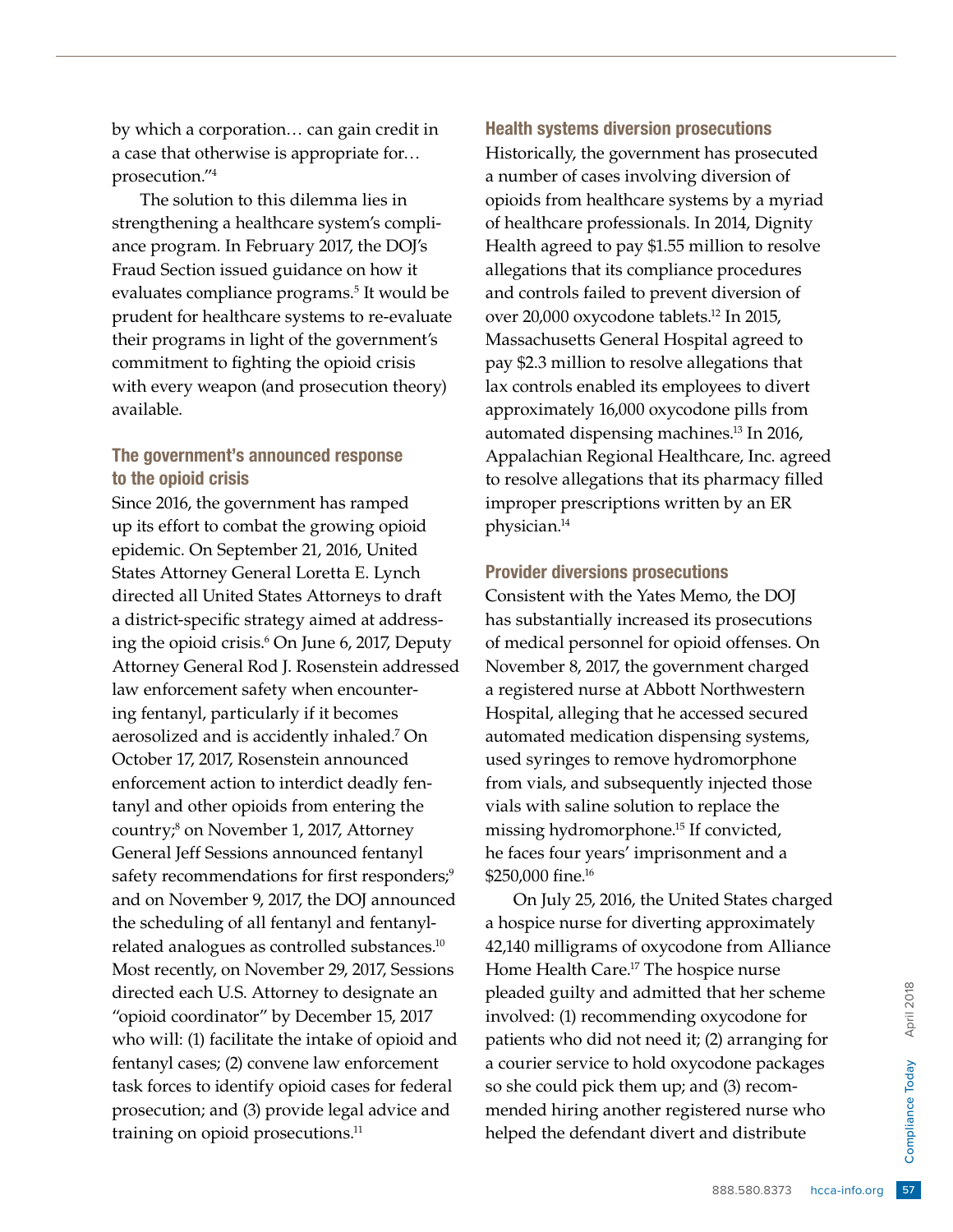pills. She faces 24 years' imprisonment and a \$1.25 million fine.<sup>18</sup>

Other schemes to divert or steal controlled substances in the hospital setting include: (1) diversion through a "Pyxsis" machine; (2) forging prescriptions; (3) stealing prescription medication from a patient's bedside; and (4) removing medications from the operating room.

# The RCO: A potential weapon in the DOJ's arsenal

The RCO is a strict-liability theory of criminal prosecution for violations of the Food, Drug and Cosmetic Act (FDCA) under which the government can prosecute individuals in positions of authority at a company for their subordinates' violations of the FDCA, regardless of their knowledge of or participation in the underlying criminal activity. The seminal cases that established the doctrine are *United States v. Dotterweich*19 and *United States v. Park*. 20

In *Dotterweich*, the government charged the Buffalo Pharmacal Company and its president and general manager with introducing misbranded/adulterated drugs into interstate commerce, even though he had no knowledge of the shipments. The jury acquitted the company but found Dotterweich guilty. Upholding Dotterweich's conviction, the United States Supreme Court observed that the FDCA "dispenses with the conventional requirement for criminal conduct—awareness of some wrongdoing. In the interest of the larger good it puts the burden of acting at hazard upon a person otherwise innocent but standing in responsible relation to a public danger."<sup>21</sup>

Especially the governmental compliance Markets, Inc. and<br>
shipping adulters<br>
merce.<sup>22</sup> The compliance Tomas April 2018<br>
That "the [FDCA]<br>
shipping conviction<br>
that "the [FDCA]<br>
shipping conviction<br>
that "the [FDCA] In *Park*, the government charged Acme Markets, Inc. and its president and CEO with shipping adulterated food in interstate commerce.<sup>22</sup> The company pleaded guilty, and the jury convicted Park at trial. In upholding Park's conviction, the Supreme Court wrote that "the [FDCA] imposes not only a positive

duty to seek out and remedy violations when they occur but also, and primarily, a duty to implement measures that will insure that violations will not occur" and that Park had the "responsibility and authority either to prevent in the first instance, or promptly to correct, the violation complained of, and that he failed to do so."23

Although the Supreme Court decided *Dotterweich* and *Park* in 1943 and 1975, respectively, the RCO resurfaced within the last 10 years. In 2007, the government charged Purdue Frederick Company, Inc. and its president and CEO, chief legal officer, and former chief medical officer for misbranding OxyContin®, even though the executives were not involved in and had no personal knowledge of the drug misbranding.<sup>24</sup> The executives pleaded guilty and were sentenced to three years' probation, 400 hours of community service, and ordered to disgorge more than \$34 million. The executives were also debarred from federal healthcare programs for 12 years.<sup>25</sup>

In 2009, the United States charged Synthes, Inc. and its COO, former president of the Spine Division, former director of Regulatory and Clinical Affairs, and former vice president of operations with shipping adulterated and misbranded bone cement in interstate commerce.<sup>26</sup> The executives pleaded guilty and were sentenced to five to nine months' imprisonment and fined \$100,000.

In 2011, the former chairman and CEO of KV Pharmaceutical pleaded guilty to misbranding morphine pills, even though he was unaware of the misconduct and did not intend to violate the FDCA.<sup>27</sup> The judge sentenced him to 30 days' imprisonment and a \$1 million fine.

In 2015, the government charged the former CEO and former vice president of sales of Acclarent, Inc., and in July 2016, a jury convicted them of misbranding and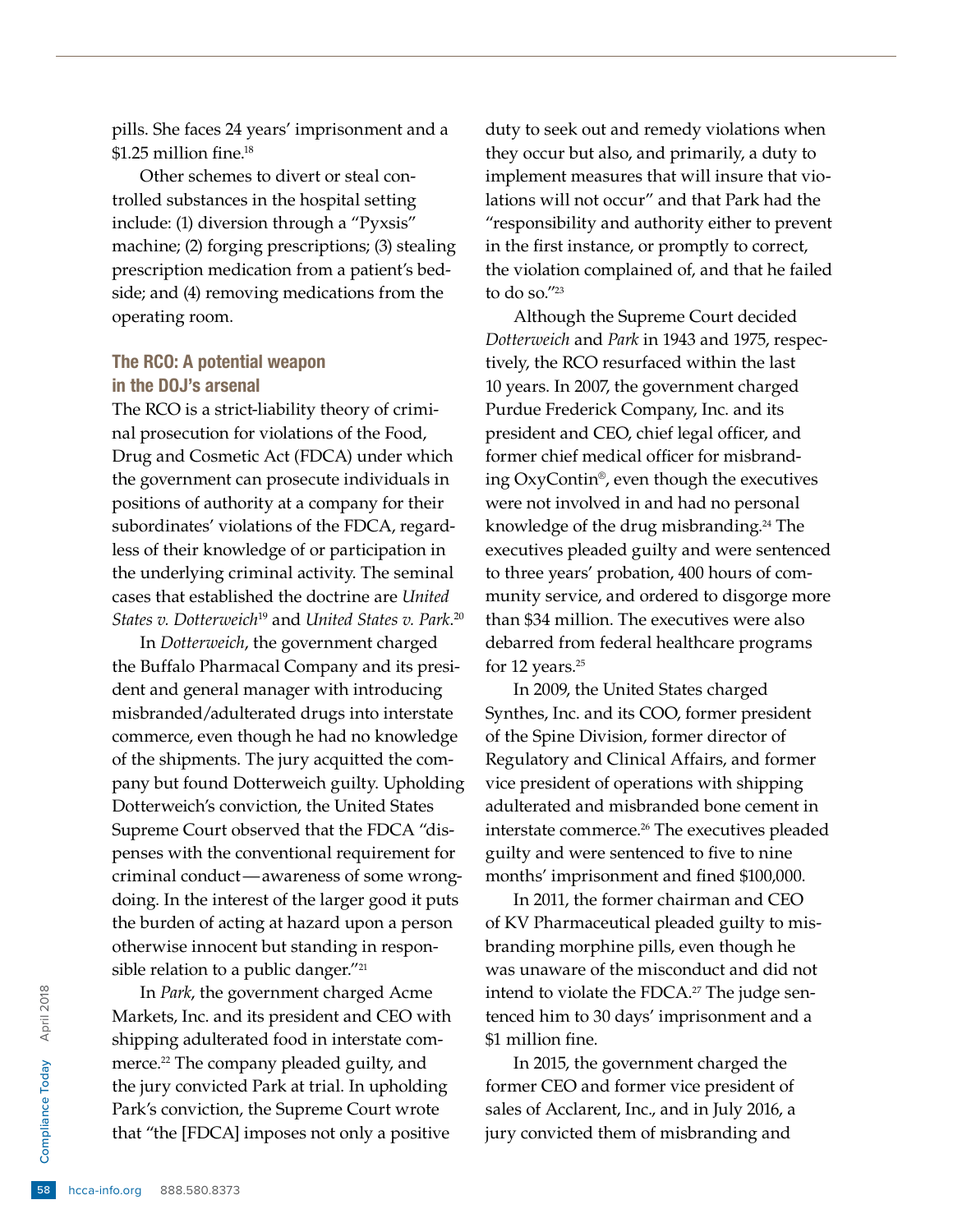adulteration counts.28 Sentencing of the defendants is pending.

On May 22, 2017, the Supreme Court denied *certiorari* (i.e., the high court refused to review a decision by a lower court) in *United States v. DeCoster,* which involved the owner and COO of Quality Egg, LLC pleading guilty as "responsible corporate officers" to introducing eggs adulterated with salmonella into interstate commerce.29 The executives argued at sentencing that imprisonment would be unconstitutional because they had no knowledge of the egg contamination at the time of shipment. They lost. The judge sentenced them to three months' imprisonment and \$100,000 fines. On appeal, the executives contended that they were "mere unaware corporate executive[s]." Citing *Park*, the Court of Appeals observed that

[u]nder the FDCA responsible corporate officer concept, individuals who 'by reason of [their] position in the corporation [have the] responsibility and authority' to take necessary measures to prevent or remedy violations of the FDCA and fail to do so, may be held criminally liable as 'responsible corporate agents,' regardless of whether they were aware of or intended to cause the violation.<sup>30</sup>

The defendants sought review by the Supreme Court. The government successfully opposed the defendants' *certiorari* petition, contending that:

[1] the duty… on responsible corporate agents is… one that requires the highest standard of foresight and vigilance, [2] the FDCA permits convictions of responsible corporate officials who… have the power to prevent or correct violations of its provisions, and [3] [o]n multiple occasions, Congress has considered whether to

amend the FDCA to narrow the scope of liability for responsible corporate agents… but each time opted against any change.<sup>31</sup>

Notably, the government's litigating position regarding the RCO would have been approved at the highest levels in the DOJ.

The government clearly views the RCO as an attractive prosecution theory and could use it to charge health system executives in diversion cases. This may be because the only real defense to the RCO is objective impossibility (e.g., if one was "powerless to prevent or correct the violation"). Indeed, incarcerating management for failing to detect diversion would serve the goal of general deterrence and incentivize health systems to prevent diversion, cutting off at least one source of supply for the illegal drug trade. The FDA's *Regulatory Procedures Manual* states, "prosecutions… against responsible corporate officials, can have a strong deterrent effect on the defendants and other regulated entities."32

Prosecutors, however, do not have unfettered discretion to charge individuals under a RCO theory and must first notify and consult with the DOJ's Consumer Protection Branch.<sup>33</sup>

The dilemma for healthcare management If the government turns to the RCO to fight the opioid crisis, health systems management faces a significant Catch-22. On the one hand, management *must* provide the DOJ all relevant facts relating to the individuals responsible for diversion to qualify for any "cooperation credit" under the Yates Memo, and on the other hand, management could unwittingly point the finger at themselves, given the tenants of the RCO.

#### Topics prosecutors consider

given the<br>  $\frac{880}{20}$ <br>  $\frac{880}{20}$ <br>  $\frac{880}{20}$ <br>
Fraud Section's<br>  $\frac{888.580.8373}{20}$ <br>
hcca-info.org How, then, can health systems managers resolve this tension? The government has suggested the answer in the DOJ Fraud Section's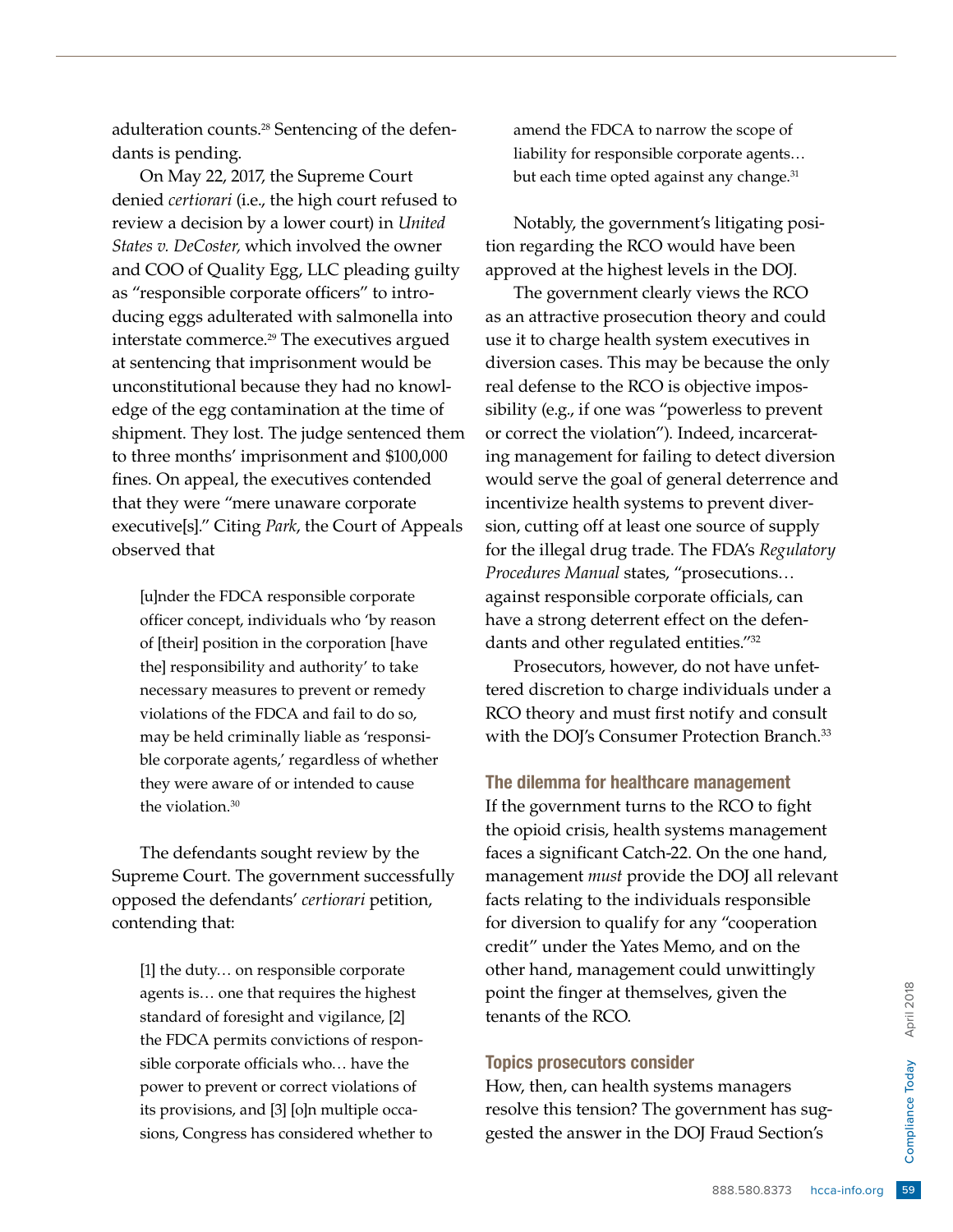February 2017 guidance. That document explains how the DOJ evaluates the effectiveness of compliance programs and remedial efforts to implement or improve one. Although it is not a rigid checklist or formula, it summarizes the topics prosecutors typically consider when evaluating such programs and identifies the questions prosecutors ask for those evaluations. A health system would be wise to evaluate its compliance program against the topics and questions in the guidance.

# **Analysis and remediation of underlying misconduct**

Has the company undertaken a root-cause analysis of the underlying misconduct? What has that analysis shown? If there were prior opportunities to ferret out the misconduct, why were those opportunities missed? Have changes been implemented to reduce risk of reoccurrence?

#### **Senior and middle management**

Is there truly a culture of compliance throughout the organization? Do senior leaders and management model proper behavior?

#### **Autonomy and resources**

Does the compliance function act independently within the organization? Does it receive adequate resources in funding and personnel?

#### **Policies and procedures**

Who designed and implemented the policies and procedures? How does the company communicate them? How accessible are they? Have they been operationally integrated?

#### **Risk assessment**

Estate Risk assessment<br>
What methodology<br>
identify and anal<br>
tion and metrics<br>
wrongful conduct<br>
the company take<br>
on<br>  $\frac{1}{2}$ <br>
company take<br>
company take<br>
company take What methodology has the company used to identify and analyze risk? Did the information and metrics detect or miss the underlying wrongful conduct? If the latter, what steps has the company taken to mitigate risk?

#### **Training and communications**

Have high-risk and control employees received training that addresses the risk where the misconduct occurred? Have senior management made the company's position clear on misconduct and made resources available for employees to consult on compliance policies?

### **Confidential reporting and investigation**

Has the company collected, analyzed, and used information from its reporting mechanisms and assessed the seriousness of the allegations received? Was the ensuing investigation conducted independently and objectively by qualified personnel with full access to the reporting function? How high within the company is reporting and investigation escalated?

### **Incentives and disciplinary measures**

What discipline did the company impose in response to the misconduct and when did it do so? Are managers held accountable for misconduct that occurred under their supervision? Who participates in the disciplinary decisions? Is discipline imposed fairly and consistently across the organization?

# **Continuous improvement, periodic testing and review**

Has the company learned from its mistakes? Has it periodically tested its vulnerabilities, reviewed the results, and made systemic improvements in its controls?

#### **Third party management**

Has the company appropriately managed its third parties to mitigate risk as part of its compliance program?

## **Mergers and acquisitions**

Was the misconduct or risk of misconduct identified during the due diligence process? Has the compliance function been